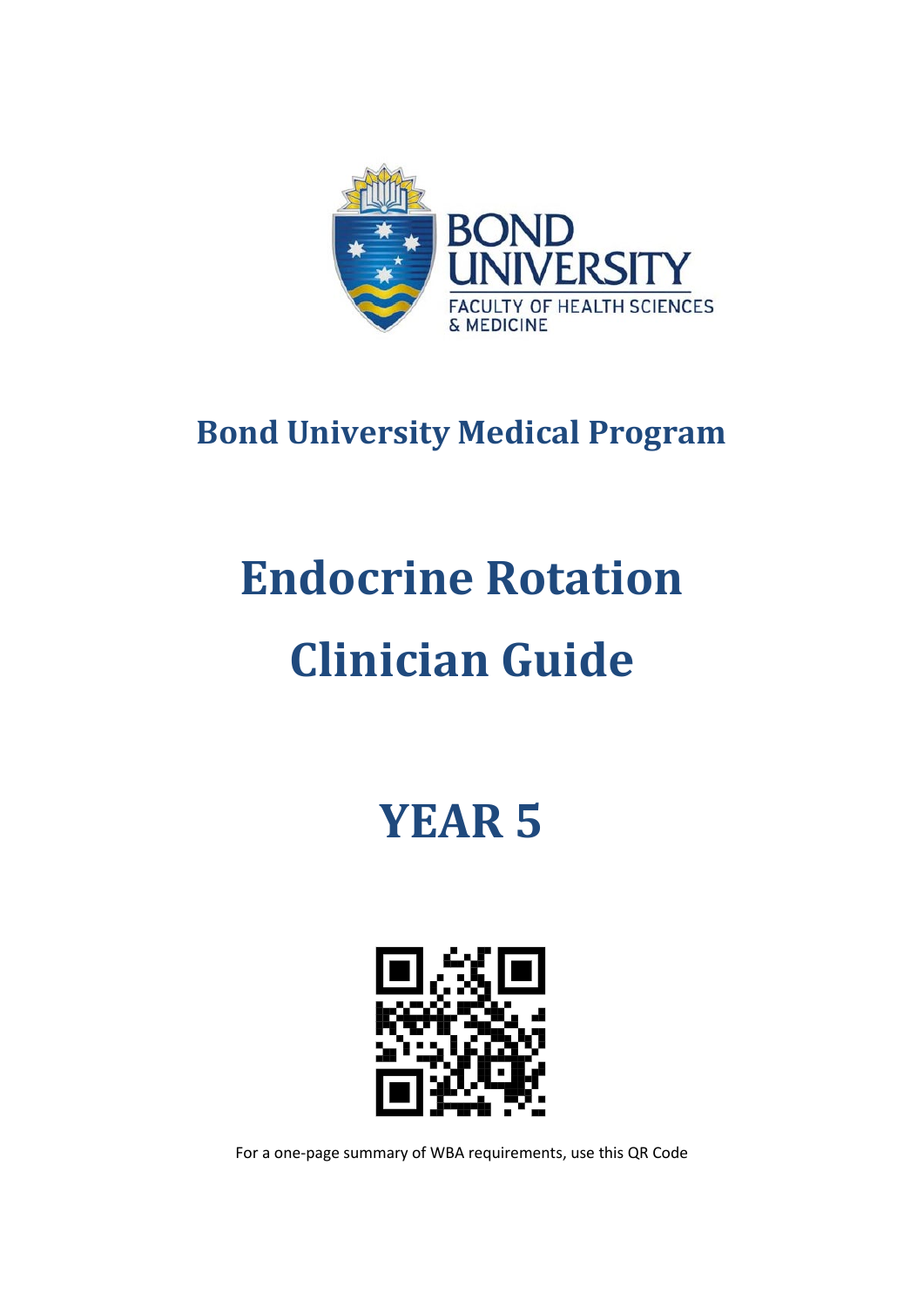#### **Introduction**

Students in the final year of the Bond University Medical Program have 6 rotations to train in a broad array of medical, surgical, and other specialities.

These Rotations are made up from one of each of:

- Anaesthetics, Critical Care, and orthopaedics (2 weeks of each)
- Elective or Capstone
- Emergency Medicine,
- Flexible/End of year elective
- General Practice,
- Selective

The capstone, elective, flexible and selective rotations provide students' a choice of interest area, or speciality placement, to gain additional clinical experience on top of specified clinical curriculum placements.

The learning priorities for all clinical specialities are to gain insight and understanding of the most common presentations and conditions encountered. It is anticipated that all students will have opportunities to enhance their skills in history taking and clinical examination. Students should also be encouraged to translate the information from patient interactions into commonly used formats by interns, such as *ISBAR (Introduction, Situation, Background, Assessment, Recommendation)* Additional specific procedural skills development is welcomed

#### **Timetable and Contacts**

**Students are expected to be present 5 days a week during their rotation**. If students are unable to attend for any reason, they are required to advise the clinician, hospital co-ordinator (where available) and the Placements Team at Bond University.

Student involvement in the day-to-day care and management of patients provides the best opportunity for learning. Students will be able learn the most through interviewing and examining patients and being involved in clinical decision making at the bed side.

As well as clinical knowledge, students must display other professional skills such as working well within the multidisciplinary team, considering the psychological and social impact of the illness on the patient and the family, being honest, empathetic, and respectful with regard to the patient's choices and decisions.

It is also important for students to recognise their own limitations, competencies, and scope of practice associated with their stage of training.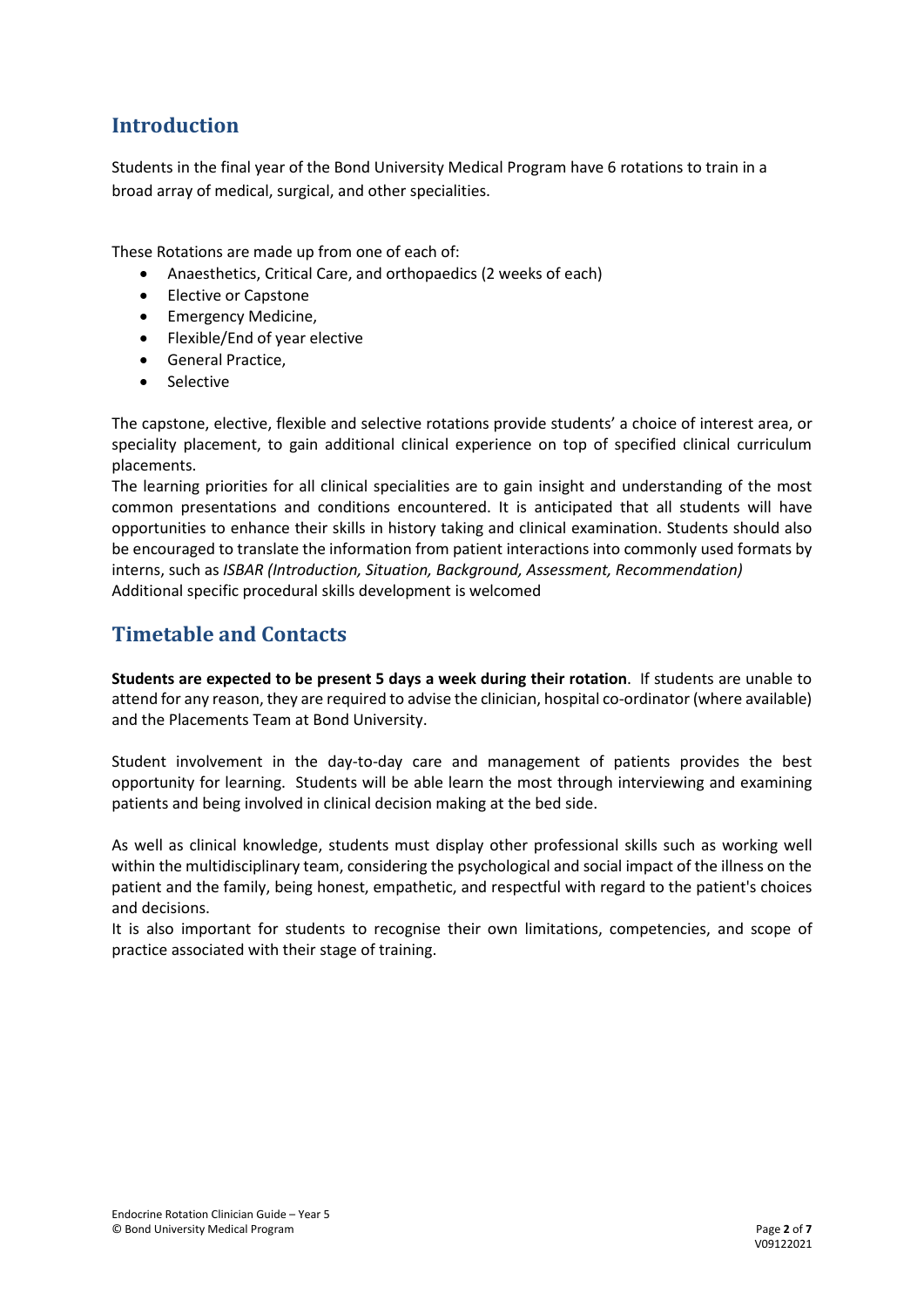### **MD Program Learning Outcomes**

#### **MEDI72-YR5 Extended Clinical Practice and Research, A, B & C and Doctor of Medicine (MD)**

- 1. Science and Scholarship: The medical graduate as scientist and scholar (SS)
- 2. Clinical Practice: The medical graduate as practitioner (CP)
- 3. Health and Society: The medical graduate as a health advocate (HS)
- 4. Professionalism and Leadership: The medical graduate as a professional and leader (PL)

The Australian Medical Council's Graduate Outcome Statements are organised into four domains. Within this subject, the framework mapped to the learning outcomes are: Science and Scholarship Domain (learning outcomes 1-3), Clinical Practice Domain (learning outcomes 4-11), Health and Society Domain (learning outcomes 12-15) and Professionalism and Leadership Domain (learning outcomes 16-21).

| Program<br>LOs 2022 | 2022          | <b>Description</b><br>On successful completion of this program the learner will be able to:                                                                                                                                                                                      | <b>AMC Domain</b>                               |
|---------------------|---------------|----------------------------------------------------------------------------------------------------------------------------------------------------------------------------------------------------------------------------------------------------------------------------------|-------------------------------------------------|
| 01                  | <b>Y5SS01</b> | Apply current medical and scientific knowledge to individual patients, populations and<br>health systems.                                                                                                                                                                        | 1.1, 1.2, 1.3,<br>1.4                           |
| 02                  | <b>Y5SS02</b> | Apply evidence-based and environmentally sustainable healthcare practices in patient care<br>and research methodology.                                                                                                                                                           | 1.5, 1.6, 2.7                                   |
| 03                  | <b>Y5SS03</b> | Apply project management and/or communication skills to complete an evidence based<br>and professionally focussed project including its dissemination.                                                                                                                           | 1.1, 1.5, 1.6,<br>3.3, 4.9                      |
| 04                  | <b>Y5CP01</b> | Demonstrate cognitive, technical and interpretive skills in undertaking an accurate,<br>detailed system-focussed history from a range of patients within a variety of clinical<br>settings.                                                                                      | 2.1, 2.2                                        |
| 05                  | <b>Y5CP02</b> | Perform an accurate and complete physical examination on any body system including a<br>mental state examination.                                                                                                                                                                | 2.3                                             |
| 06                  | <b>Y5CP03</b> | Use knowledge of common conditions, the patient history and physical examination<br>findings, and clinical data, to undertake clinical reasoning and formulate probable and<br>differential diagnoses.                                                                           | 2.2, 2.3, 2.4,<br>2.7, 2.8, 2.10                |
| 07                  | <b>Y5CP04</b> | Recognise and assess deteriorating and critically unwell patients who require immediate<br>care and perform common emergency and life support procedures.                                                                                                                        | 2.12                                            |
| 08                  | <b>Y5CP05</b> | Safely perform a range of common procedures.                                                                                                                                                                                                                                     | 2.6, 2.11, 2.14                                 |
| 09                  | <b>Y5CP06</b> | Safely prescribe by applying the principles of "quality use of medicines" in an<br>environmentally sustainable way.                                                                                                                                                              | , 2.7                                           |
| 10                  | <b>Y5CP07</b> | Select and justify common investigations, with regard to the pathological basis of disease,<br>utility, safety, cost-effectiveness, and sustainability, and interpret their results.                                                                                             | 2.5, 3.7                                        |
| 11                  | <b>Y5CP08</b> | Formulate an initial management plan in consultation with patients, family and carers<br>across a variety of clinical settings with consideration of psychosocial, environmental and<br>cultural aspects that may influence management.                                          | 2.1, 2.7, 2.9,<br>2.13, 2.14,<br>2.15, 3.2, 3.4 |
| 12                  | <b>Y5HS01</b> | Apply evidence from behavioural science and population health research, integrate<br>prevention, early detection, health maintenance and chronic disease management into<br>clinical practice.                                                                                   | 1.6, 2.10, 3.5                                  |
| 13                  | <b>Y5HS02</b> | Recognise and critically reflect on the diversity of populations regarding health issues<br>applicable to the relevant unique historical, social and cultural contexts in the clinical and<br>community settings including First Nations peoples.                                | 3.1, 3.2, 3.4,<br>3.5, 3.8, 3.9                 |
| 14                  | <b>Y5HS03</b> | Recognise and understand the complex interactions between the healthcare systems and<br>environment, as well as the doctor and patient, whilst reflecting on power and privilege, to<br>understand the role of these to ensure a culturally responsive and safe working context. | 2.1, 2.8, 3.4,<br>3.6, 3.7, 4.5                 |
| 15                  | <b>Y5HS04</b> | Communicate successfully in all roles including health advocacy, education, assessment,<br>appraisal and with the First Nations peoples.                                                                                                                                         | 2.1, 3.3, 3.4,<br>3.8, 4.9                      |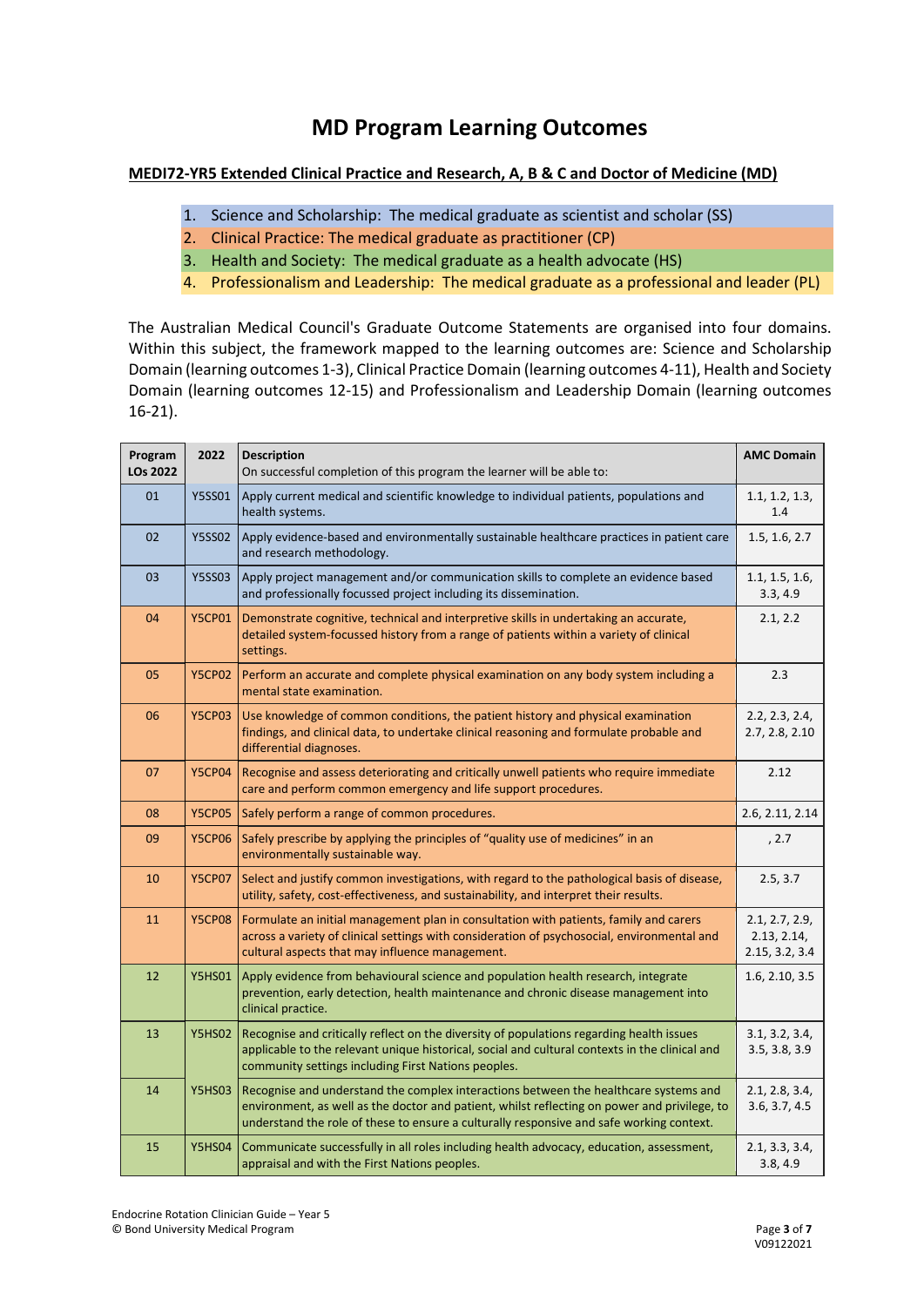| 16 | Y5PL01 | Contribute to teams providing care to patients according to "Good Medical Practice: A<br>Code of Conduct for Doctors in Australia" and "Good Medical Practice: A Guide for Doctors<br>in New Zealand"                                                                                                                            | 4.1, 4.2, 4.3,<br>4.4, 4.5, 4.6,<br>4.7, 4.8, 4.9,<br>4.10 |
|----|--------|----------------------------------------------------------------------------------------------------------------------------------------------------------------------------------------------------------------------------------------------------------------------------------------------------------------------------------|------------------------------------------------------------|
| 17 | Y5PL02 | Explain and apply the principles and concepts of medical ethics including physician virtue<br>and the 'four principles' of autonomy, beneficence, non-maleficence and justice in the<br>context of team-based patient care.                                                                                                      | 3.6, 4.1, 4.2,<br>4.3, 4.4, 4.6,<br>4.10                   |
| 18 | Y5PL03 | Apply the legal responsibilities of a medical practitioner across a range of professional and<br>personal contexts in the practice of team-based patient-care.                                                                                                                                                                   | 2.15, 4.1, 4.2,<br>4.3, 4.10                               |
| 19 | Y5PL04 | Evaluate the performance of self and others as self-regulated and effective members of a<br>diverse healthcare team in the management of a case load, respecting the roles of all<br>healthcare professionals within the clinical setting and community settings, demonstrating<br>professional foundation and essential skills. | 3.1, 4.1, 4.2,<br>4.6, 4.7, 4.8,<br>4.9                    |
| 20 | Y5PL05 | Demonstrate, and role model for junior medical students, skills to support the planned and<br>active development of a career.                                                                                                                                                                                                    | 4.1, 4.2, 4.3,<br>4.8, 4.9                                 |
| 21 | Y5PL06 | Demonstrate, and role model for junior medical students, the active management of<br>selfcare in a clinical environment as part of a clinical team managing patients.                                                                                                                                                            | 4.1, 4.2, 4.5,<br>4.6, 4.7, 4.9                            |

#### **Endocrine Rotation**

The endocrine rotation will build upon the previous General Medicine placement in Year 4 and will involve the student seeing patients whose clinical problems relate to a broad array of medical conditions defined as endocrine in nature. These are likely to include diabetes, and other assorted hormonal disorders, such as those affecting the adrenals, gonads, parathyroid, pituitary, and thyroid glands.

Students will experience first-hand the daily routine and practice of medicine by an Endocrine Physician and the hospital team. Students are expected to learn about the assessment and management of endocrine patients in the clinical setting.

The knowledge explosion and rapid advances in medicine mean that it is impossible to cover everything in one single rotation. However, knowledge of the common presentations and conditions will provide a firm foundation for students continuing professional development.

#### **Goals**

The goals for the Endocrinology rotation are:

- To provide students with learning experiences associated with the clinical care of endocrine patients
- For students to hone their history taking and examination skills and use clinical reasoning to form diagnoses and differential diagnoses
- For students to learn about and to become comfortable discussing clinical management of endocrine patients
- For students to develop clinical knowledge and understanding of the common endocrine conditions
- To provide students with a real-life clinical working environment and opportunity to work with a clinical team.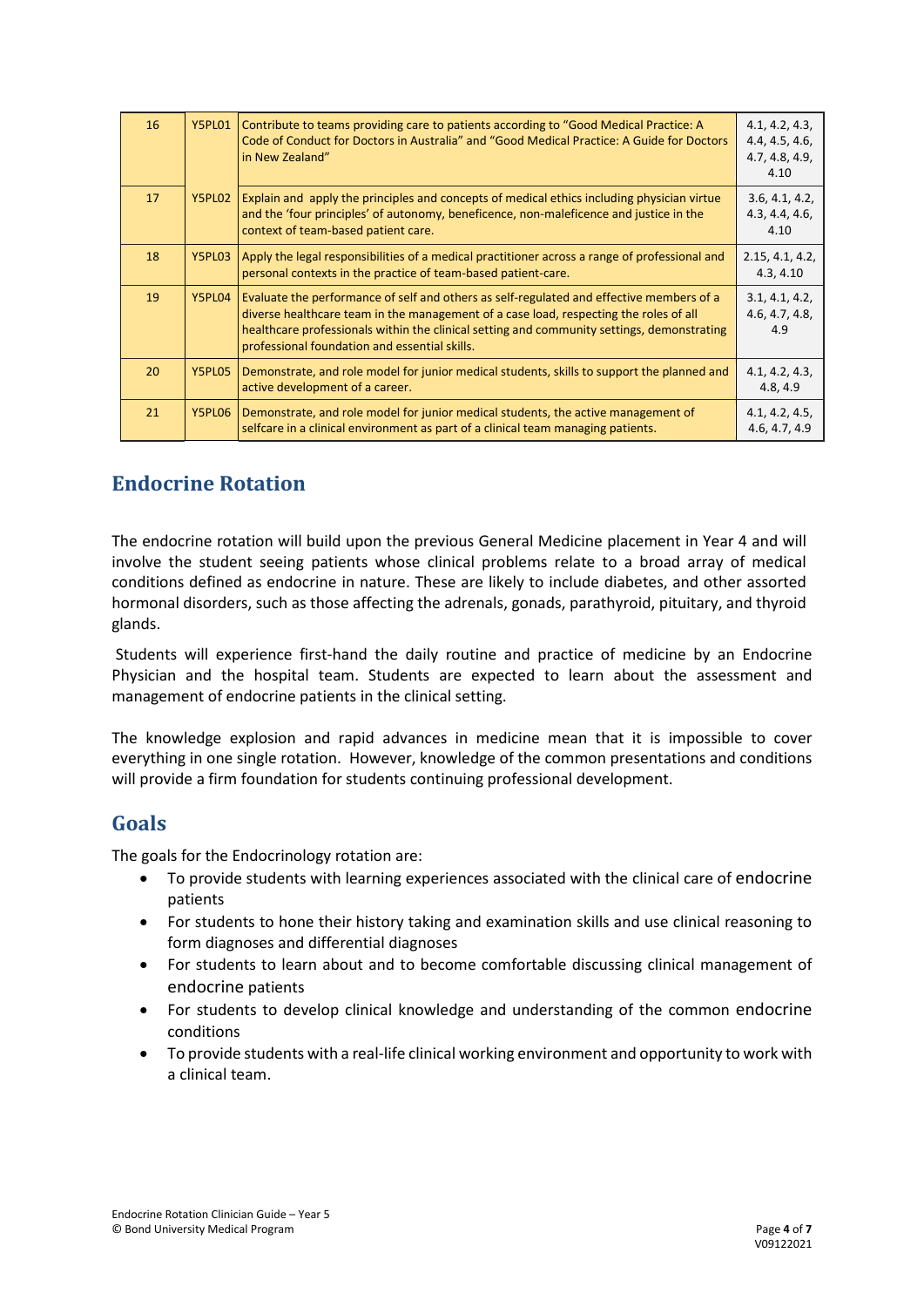## **Learning Outcomes**

Students must be able to:

- Demonstrate the ability to take a complex endocrine history as well as a focused system history in common endocrine disorders.
- Correctly perform a physical examination with focus on the endocrine system
- Demonstrate correct appraisal and assessment of endocrine symptoms and signs
- Apply clinical reasoning skills to formulate a clear differential diagnosis and management plan
- Recognise serious endocrine conditions requiring urgent management/intervention
- Demonstrate understanding and application of pharmacological, medical and surgical management of endocrine patients
- Undertake, justify and interpret common endocrine investigations
- Know when a procedure is indicated as well as the associated risks.

#### **Clinical Supervision and Assessment**

Formal educational sessions should be conducted every week throughout the clinical rotation to reinforce and enhance student learning. These sessions may vary throughout the placement.

Students have multiple workplace-based assessments (WBA) to successfully complete as a requirement for progression in the Medical Program. Assessments are completed in Osler ePortfolio, a cloud-based mobile assessment technology.

**1. In-Training Assessment (ITA)** is a workplace-based assessment tool utilised in clinical rotations. In the ITA, the clinical supervisor provides comments about student overall performance on that rotation. The ITA is a summary evaluation of whether students have met the requirements of that rotation for:

- Clinical knowledge
- Clinical History taking and physical examination skills
- Communication and
- Personal and professional behaviour

**ITA:** The ITA can only be completed by the supervising Consultant or their delegate after seeking opinion from the team about the student performance. **The ITA is due in Week 7.**

**2. Mini-CEX:** During the clinical placement, students will be supervised by a number of clinicians such as those in specialist training pathways in the medical team. Students are encouraged to participate in active learning by interacting with patients, conducting a relevant clinical activity. Students are required to evidence this as Mini-CEXs which can be assessed by these team members. Students are required to complete and evidence four (**4) Mini-CEX** during this placement: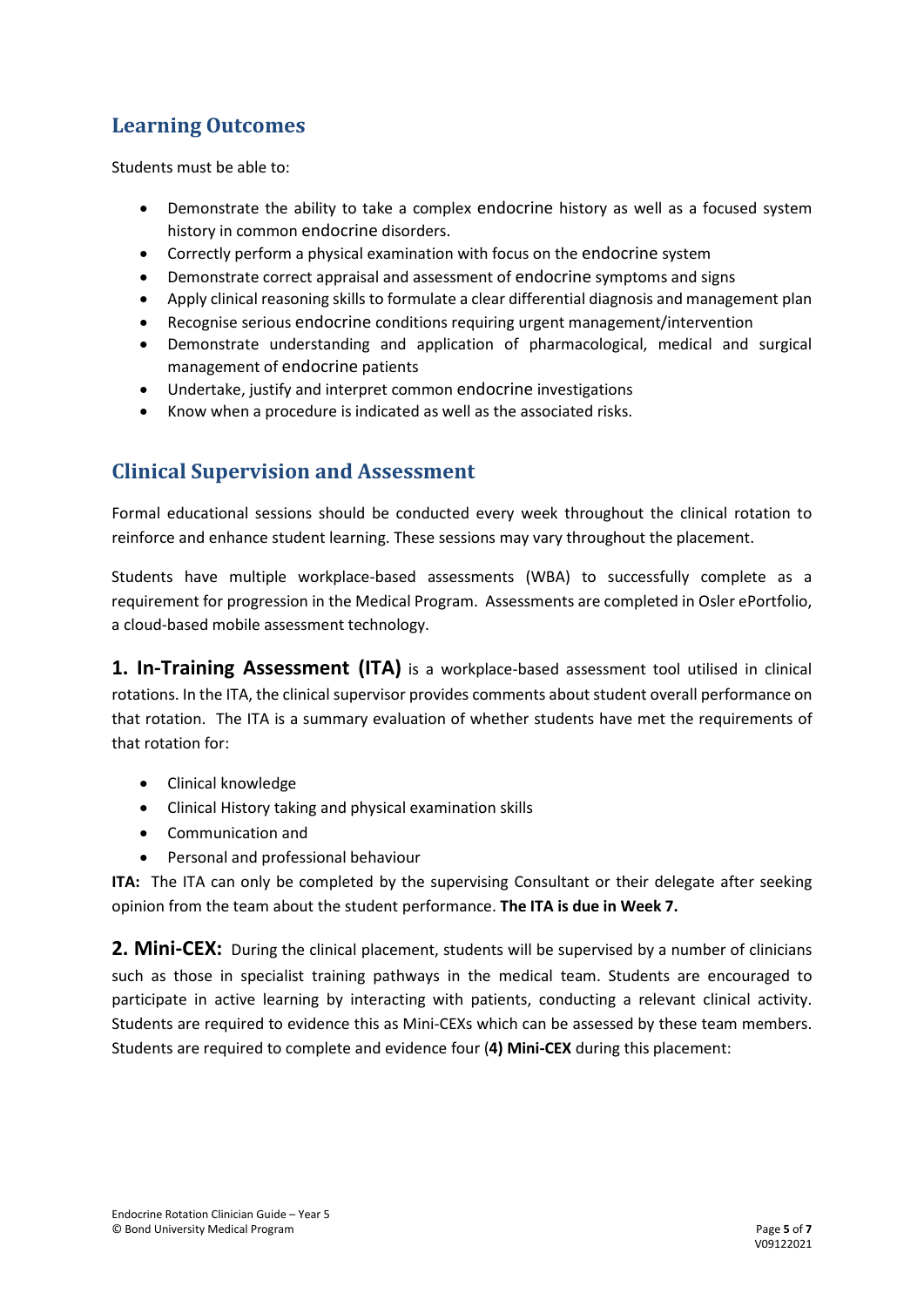The Mini-CEX can be evaluated by a wide range of other health practitioners such as doctors, nurses, allied health, and hospital technicians

The Mini-CEX has been re-designed in conjunction with Griffith University to reduce the workload of completion for supervisors – whilst enhancing personalised feedback on performance to students.

Feedback should align to that given to students at the time of the interaction.

The Global result is a trust rating scale to align our evaluation of students with future clinician decisions around Entrustable Professional Activities.

| Assessment Criteria                    |                                                                                                                                                                         |
|----------------------------------------|-------------------------------------------------------------------------------------------------------------------------------------------------------------------------|
| Location*                              |                                                                                                                                                                         |
| Select Location                        |                                                                                                                                                                         |
| Feedback to assist student's learning: |                                                                                                                                                                         |
|                                        | Please describe the Student's Performance: what was effective and ineffective, your overall impression and any specific feedback.                                       |
| Areas of strength:*                    |                                                                                                                                                                         |
|                                        |                                                                                                                                                                         |
|                                        |                                                                                                                                                                         |
|                                        |                                                                                                                                                                         |
|                                        |                                                                                                                                                                         |
| Areas of development:*                 |                                                                                                                                                                         |
|                                        |                                                                                                                                                                         |
|                                        |                                                                                                                                                                         |
| Global Overall result:*                |                                                                                                                                                                         |
|                                        | O 1. Requires my assistance to complete this task safely in addition to close direct supervision                                                                        |
| task)                                  | O 2. Requires direct supervision (I need to be present with the student to observe the interaction and review the                                                       |
|                                        | O 3. Requires proximal supervision (I need to be in an adjacent room or on the same ward as the student and be<br>able to provide immediate or detailed review of task) |
|                                        |                                                                                                                                                                         |

#### **3. Procedural Skills:**

Bond Medical Students are required to complete the following procedural skills on patients by the completion of their Phase 2 placements in order to graduate. Nine skills are to be completed on patients under guided supervision whilst 5 procedures are theory-only modules to support skills development.

| #              | <b>Required Procedural Skill Activities</b> |                      |  |
|----------------|---------------------------------------------|----------------------|--|
| $\mathbf{1}$   | In-dwelling Catheter                        |                      |  |
| $\overline{2}$ | <b>IV Cannulation</b>                       |                      |  |
| 3              | <b>Suturing</b>                             |                      |  |
| 4              | IM injection                                |                      |  |
| 5              | SC injection                                |                      |  |
| 6              | ECG                                         |                      |  |
| 7              | Venepuncture (venous blood sample)          |                      |  |
| 8              | <b>Blood Culture Sampling</b>               |                      |  |
| 9              | Sterile wash hand, gown, and glove          |                      |  |
| 10             | <b>Examination of ICU patient</b>           | - Theory Module only |  |
| 11             | <b>Blood Gas Analysis</b>                   | - Theory Module only |  |
| 12             | <b>Chest X-ray Interpretation</b>           | - Theory Module only |  |
| 13             | <b>Pulse Oximetry</b>                       | - Theory Module only |  |
| 14             | <b>PPE</b>                                  | - Theory Module only |  |

Procedural Skills Assessments can be completed by a wide range of observing supervisors using Osler e-Portfolio, including nurses, specialist nurses, doctors, allied health, and hospital technicians.